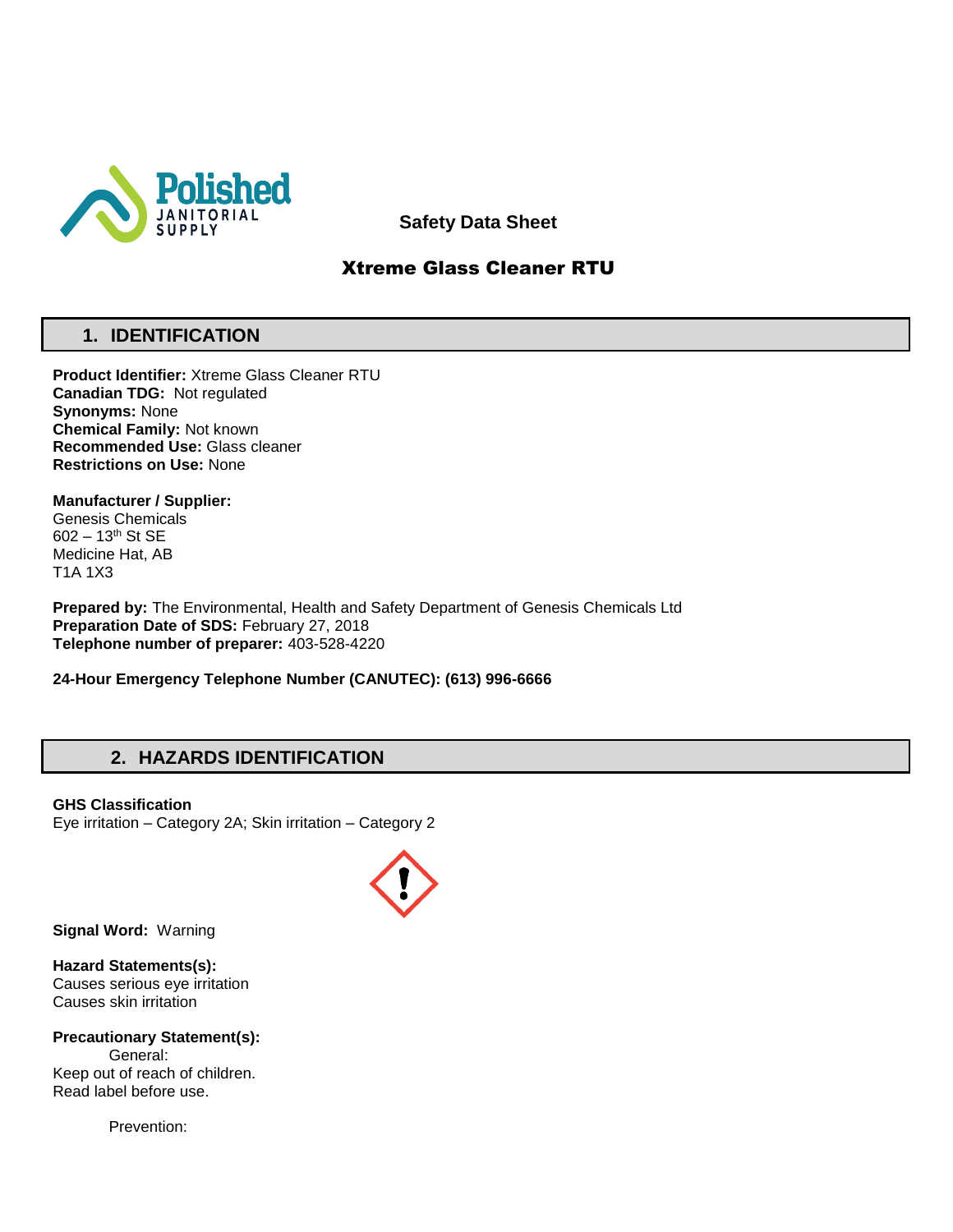Wear eye protection/ face protection. Wash face, hands and any exposed skin thoroughly after handling.

Response:

IF IN EYES: Rinse cautiously with water for several minutes. Remove contact lenses, if present and easy to do. Continue rinsing. If eye irritation persists: Get medical advice/attention.

IF ON SKIN: Wash with plenty of soap and water.

If skin irritation occurs: Get medical advice/attention.

Take off contaminated clothing and wash before reuse.

Storage:

Protect from freezing. Keep tightly closed in a dry, cool and well-ventilated place.

Disposal:

Dispose of contents and container in accordance with local, regional, national and international regulations.

#### **Other Hazards:**

None known.

## **3. COMPOSITION/INFORMATION ON INGREDIENTS**

| <b>Chemical Name</b> | CAS No.   | <b>Concentration %</b> |
|----------------------|-----------|------------------------|
| 2-Butoxvethanol      | 111-76-2  | l-t                    |
| Isopropyl Alcohol    | 67-63-0   | l - 0                  |
| Ammonia              | 7664-41-7 |                        |

#### **Notes**

\*\*If Chemical Name/CAS No is "proprietary" and/or Weight-% is listed as a range, the specific chemical identity and/or percentage of composition has been withheld as a trade secret.\*\*

## **4. FIRST AID MEASURES**

#### **First-aid Measures**

#### **Inhalation**

Move to fresh air. Keep at rest in a position comfortable for breathing. Call a Poison Centre or doctor if you feel unwell or are concerned.

## **Skin Contact**

Take off contaminated clothing, shoes and leather goods (e.g. watchbands, belts). Immediately rinse with lukewarm, gently flowing water for 15-20 minutes. If skin irritation or a rash occurs, get medical advice/attention. Thoroughly clean clothing, shoes and leather goods before reuse or dispose of safely.

#### **Eye Contact**

Immediately rinse the contaminated eye(s) with lukewarm, gently flowing water for 15-20 minutes, while holding the eyelid(s) open. Take care not to rinse contaminated water into the unaffected eye or onto the face. Remove contact lenses, if present and easy to do. If eye irritation persists, get medical advice/attention. **Ingestion** 

Immediately call a Poison Centre or doctor. Do not induce vomiting.

#### **Most Important Symptoms and Effects, Acute and Delayed**

If inhaled: at high concentrations symptoms may include headache, nausea, dizziness, drowsiness and confusion.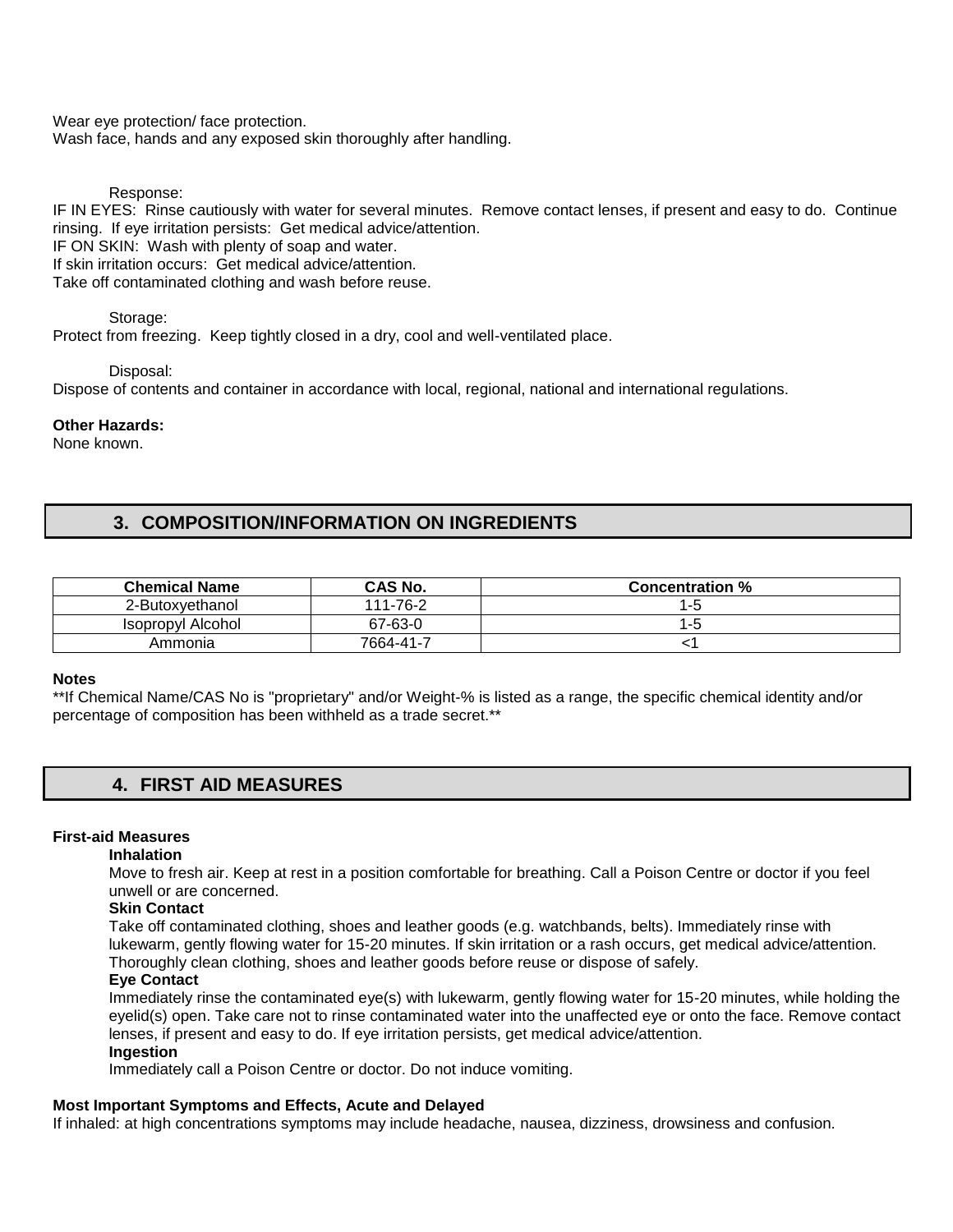If on skin: may cause an allergic skin reaction in some people. Symptoms include redness, rash, itching and swelling. If in eyes: symptoms include sore, red eyes, and tearing.

If swallowed: may be drawn into the lungs if swallowed or vomited, causing severe lung damage. Symptoms may include coughing, shortness of breath, difficult breathing and tightness in the chest.

### **Immediate Medical Attention and Special Treatment**

**Special Instructions** 

Not applicable.

# **5. FIRE-FIGHTING MEASURES**

### **Extinguishing Media**

**Suitable Extinguishing Media** The product is not flammable. Extinguish fire using agent suitable for surrounding fire.

**Unsuitable Extinguishing Media** 

None known

## **Specific Hazards Arising from the Chemical**

None known

## **Special Protective Equipment and Precautions for Fire-fighters**

Evacuate area. Approach fire from upwind to avoid hazardous vapours or gases.

Stop leak before attempting to put out the fire. Product could form an explosive mixture and reignite. Keep containers cool to avoid bursting.

Before entry, especially into confined areas, use an appropriate monitor to check for: toxic gases or vapours, flammable or explosive atmosphere.

Dike and recover contaminated water for appropriate disposal.

Fire-fighters may enter the area if positive pressure SCBA and full Bunker Gear is worn. If there is potential for skin contact with concentrated cleaner: chemical protective clothing (e.g. chemical splash suit) and positive pressure SCBA may be necessary. See Skin Protection in Section 8 (Exposure Controls/Personal Protection) for advice on suitable chemical protective materials.

## **6. ACCIDENTAL RELEASE MEASURES**

## **Personal Precautions, Protective Equipment, and Emergency Procedures**

Concentrated product: evacuate the area immediately. Isolate the hazard area. Keep out unnecessary and unprotected personnel. Eliminate all ignition sources. Use grounded, explosion-proof equipment. Distant ignition and flashback are possible.

Increase ventilation to area or move leaking container to a well-ventilated and secure area. Do not touch damaged containers or spilled product unless wearing appropriate protective equipment. Use the personal protective equipment recommended in Section 8 of this safety data sheet.

Review Section 7 (Handling) of this safety data sheet before proceeding with clean-up.

Before entry, especially into confined areas, check atmosphere with an appropriate monitor. Monitor area for flammable or explosive atmosphere.

Product (diluted as directed): use the personal protective equipment recommended in Section 8 of this safety data sheet. No other special precautions are necessary.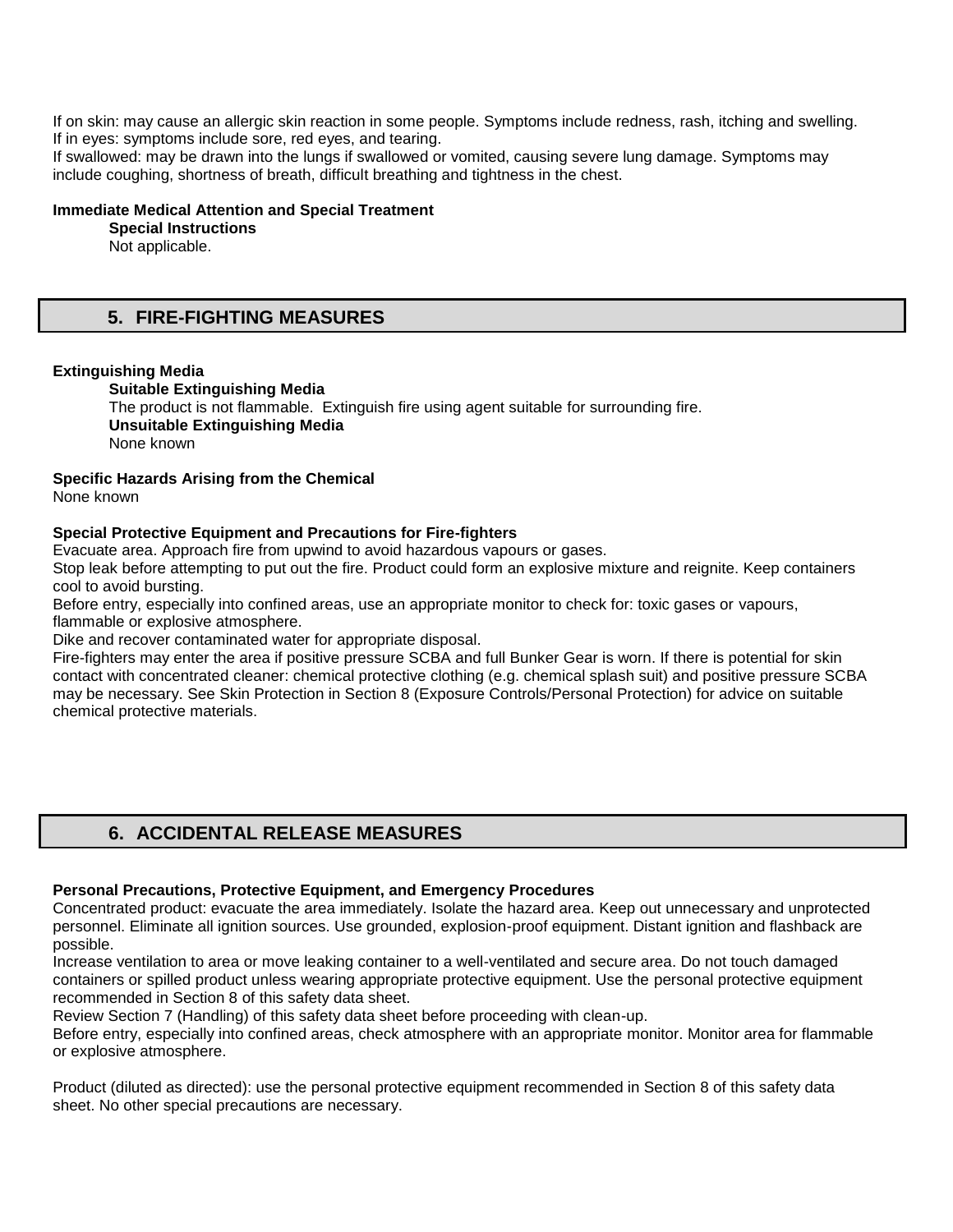### **Environmental Precautions**

Concentrated product: do not allow into any sewer, on the ground or into any waterway. If the spill is inside a building, prevent product from entering drains, ventilation systems and confined areas.

### **Methods and Materials for Containment and Cleaning Up**

Concentrated product: small spills or leaks: contain and soak up spill with absorbent that does not react with spilled product. Do NOT use combustible materials such as sawdust. Place used absorbent into suitable, covered, labelled containers for disposal.

Concentrated product: large spills or leaks: cover the spill surface with the appropriate type of foam to reduce the release of vapour. Dike spilled product to prevent runoff. Remove or recover liquid using pumps or vacuum equipment. Dike and recover contaminated water for appropriate disposal. Store recovered product in suitable containers that are: tightly-covered.

Product (diluted as directed): no special clean-up methods are necessary.

#### **Other Information**

Report spills to local health, safety and environmental authorities, as required.

## **7. HANDLING AND STORAGE**

### **Precautions for Safe Handling**

When handling diluted product: no special handling precautions are necessary.

When handling concentrated product: only use where there is adequate ventilation. Avoid generating vapours or mists. Keep containers tightly closed when not in use or empty. Electrically bond and ground equipment. Ground clips must contact bare metal. Eliminate heat and ignition sources such as sparks, open flames, hot surfaces and static discharge. Post "No Smoking" signs. Use non-sparking tools. Wear personal protective equipment to avoid direct contact with this chemical.

Do NOT smoke in work areas. Wash hands thoroughly after handling this material. Immediately remove contaminated clothing using the method that minimizes exposure. Keep contaminated clothing under water, in closed containers. Launder clothes before rewearing. Inform laundry personnel of product hazard(s). Do not take contaminated clothing home.

#### **Conditions for Safe Storage**

Concentrated product: store in an area that is: temperature-controlled, well-ventilated, out of direct sunlight and away from heat and ignition sources, an approved, fire-resistant area, separate from incompatible materials (see Section 10: Stability and Reactivity). Store in a closed container.

Protect from conditions listed in Conditions to Avoid in Section 10 (Stability and Reactivity). Keep amount in storage to a minimum. Avoid bulk storage indoors.

Comply with all applicable health and safety regulations, fire and building codes.

## **8. EXPOSURE CONTROLS/PERSONAL PROTECTION**

## **Control Parameters**

| <b>IMMURALIANAE</b><br>. | <b>\CGIH® TLV®</b><br><b>ACGIH®</b><br>____ | <b>ACUA DEI</b><br>יי<br>-- | <b>IDLH</b> |
|--------------------------|---------------------------------------------|-----------------------------|-------------|
|                          |                                             |                             |             |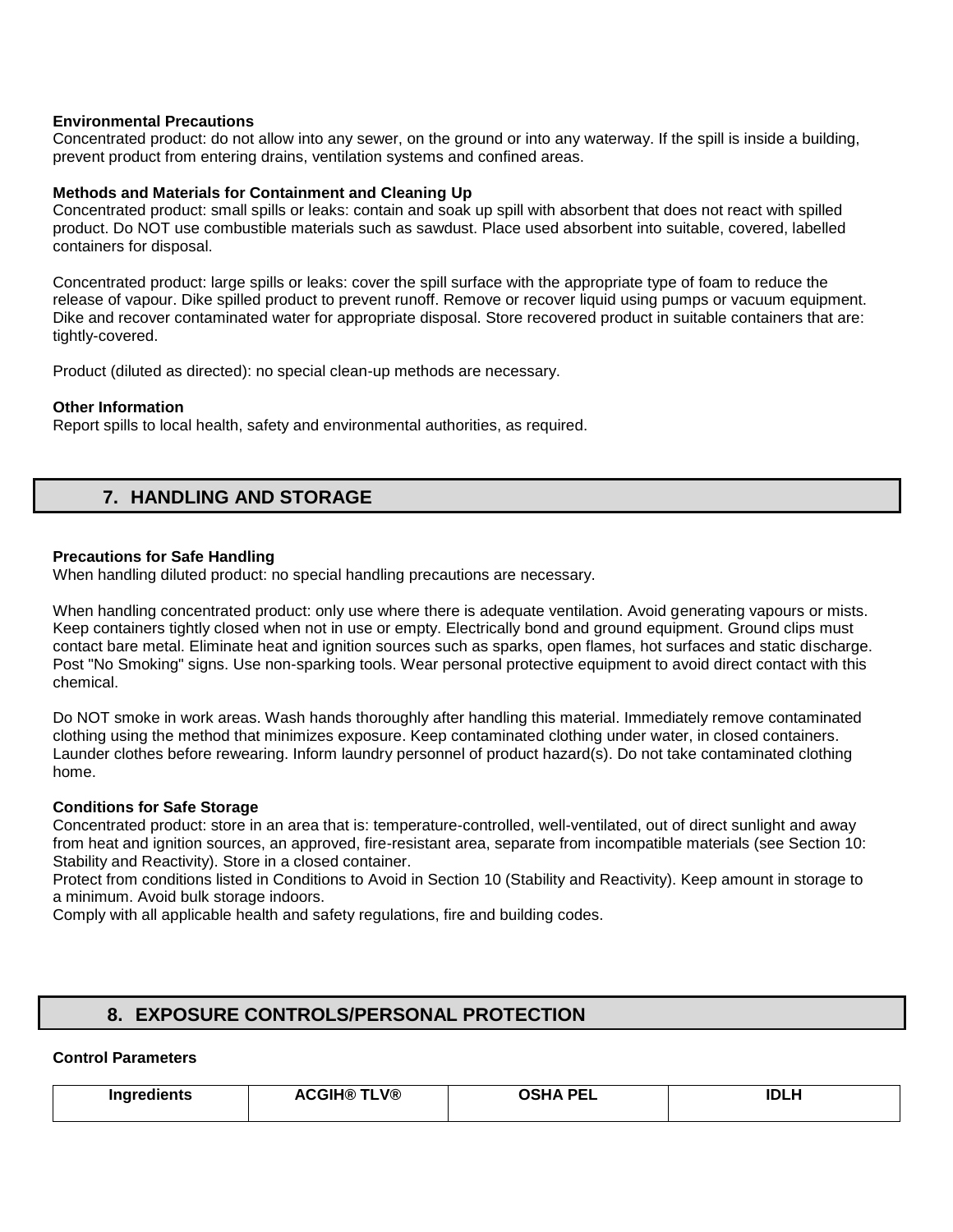| 2-Butoxyethanol   | 20 ppm (98 mg/m <sup>3</sup> ) TLV-<br>TWA | 50 ppm (240 mg/m <sup>3</sup> ) PEL-<br><b>TWA</b>                                      | 700 ppm  |
|-------------------|--------------------------------------------|-----------------------------------------------------------------------------------------|----------|
| Isopropyl Alcohol | 400 ppm STEL<br>200 ppm TWA                | 400 ppm TWA<br>980 mg/m <sub>3</sub> TWA<br>500 ppm STEL<br>1225 mg/m <sub>3</sub> STEL | 2000 ppm |
| Ammonia           | 35 ppm STEL<br>25 ppm TLV-TWA              | 35 ppm STEL<br>27 mg/m3 STEL                                                            | 300 ppm  |

Consult local authorities for provincial or state exposure limits.

## **Appropriate Engineering Controls**

General ventilation is usually adequate. Provide eyewash and safety shower if contact or splash hazard exists. When handling large quantities of concentrated product: use a local exhaust ventilation and enclosure, if necessary, to control amount in the air. Use non-sparking ventilation systems, approved explosion-proof equipment and intrinsically safe electrical systems in areas where this product is used and stored.

## **Individual Protection Measures**

### **Eye/Face Protection**

Do not get in eyes. Wear chemical safety goggles.

### **Skin Protection**

Prevent all skin contact. Wear chemical protective clothing e.g. gloves, aprons, boots.

Suitable materials are: Barrier® (PE/PA/PE), Silver Shield/4H® (PE/EVAL/PE), Tychem® Responder, Tychem® TK.

The following materials should NOT be used: neoprene rubber, nitrile rubber, polyvinyl alcohol.

#### **Respiratory Protection**

Not normally required if product is used as directed.

Concentrated product: wear a NIOSH approved air-purifying respirator with an organic vapour cartridge.

For non-routine or emergency situations: wear a NIOSH approved air-purifying respirator with an organic vapour Cartridge, or, wear a NIOSH approved self-contained breathing apparatus (SCBA) or supplied air respirator. **Other Personal Protection Data:** Ensure that eyewash stations and safety showers are proximal to the workstation location.

# **9. CHEMICAL AND PHYSICAL PROPERTIES**

#### **Basic Physical and Chemical Properties**

| Appearance                          |
|-------------------------------------|
| Odour                               |
| <b>Odour Threshold</b>              |
| рH                                  |
| <b>Melting Point/Freezing Point</b> |
| <b>Initial Boiling Point/Range</b>  |
| <b>Flash Point</b>                  |
| <b>Evaporation Rate</b>             |
| <b>Flammability (solid, gas)</b>    |
| <b>Upper/Lower Flammability or</b>  |
| <b>Explosive Limit</b>              |
| <b>Vapour Pressure</b>              |
| Vapour Density (air = 1)            |
| <b>Specific Gravity</b>             |
| <b>Solubility</b>                   |
| <b>Partition Coefficient,</b>       |
| n-Octanol/Water (Log Kow)           |

Colourless liquid. **Odorless Not available** Not available  $\sim$ 0°C / 32°F (estimated) (freezing) **Initial Boiling Point/Range** ~100ºC / 212°F **Flash Point** >100ºC / 212°F (estimated) **Not available** Not applicable (liquid). **Not available Not available Not available Specific Gravity** 0.95-1.05 @ 20°C

**Completely miscible Not available**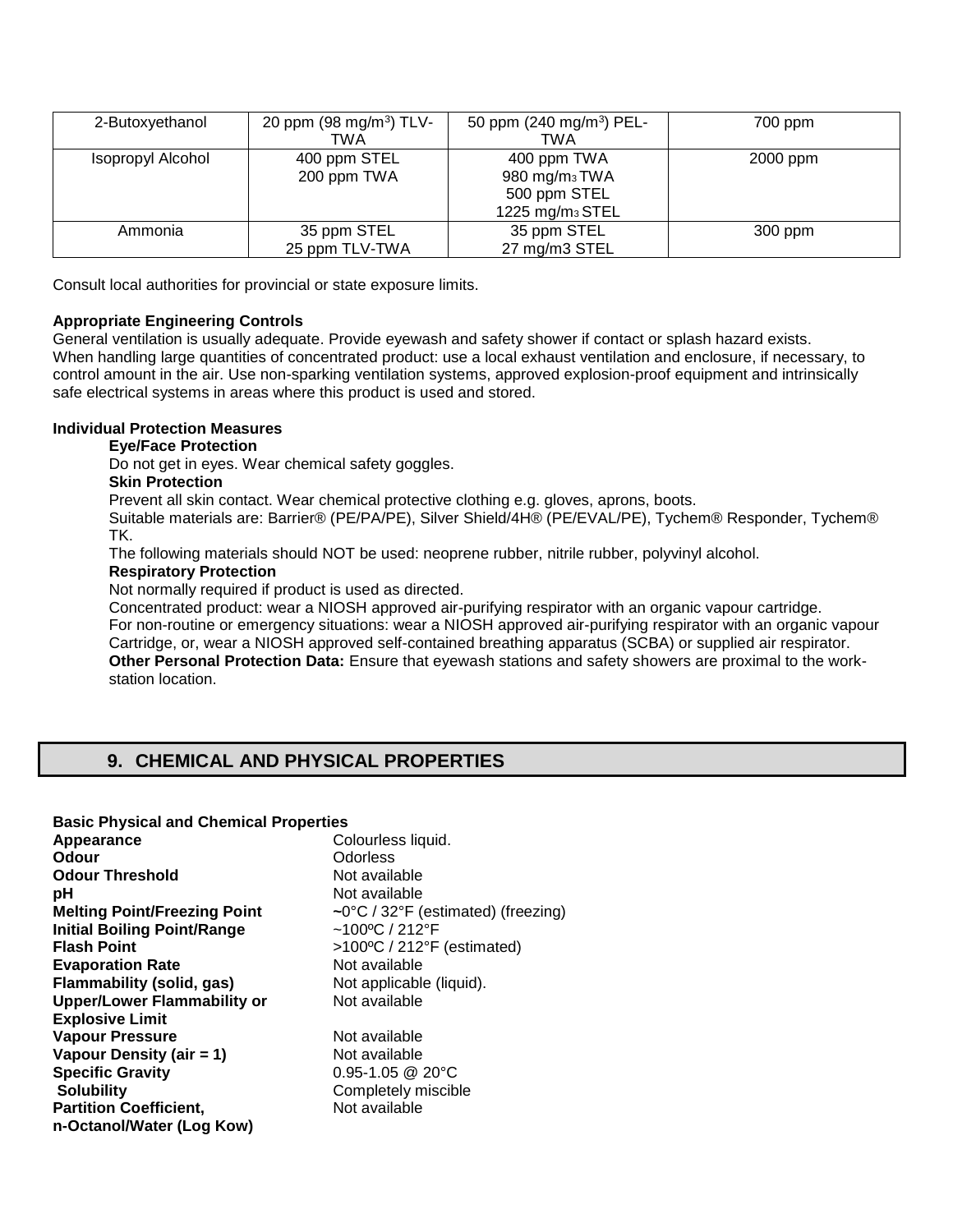**Auto-ignition Temperature Mot available Decomposition Temperature Common Not available Decomposition Temperature Viscosity Dynamic 2.4 mPa.s @ 20°C** 

**Other Information Physical State:** Liquid

## **10. STABILITY AND REACTIVITY**

#### **Reactivity**

Not reactive. Not sensitive to mechanical impact.

#### **Chemical Stability**

Normally stable.

#### **Possibility of Hazardous Reactions**

None expected under normal conditions of storage and use.

#### **Conditions to Avoid**

Open flames, sparks, static discharge, heat and other ignition sources.

#### **Incompatible Materials**

Aldehydes. Halogenated organics. Halogens. Strong acids. Strong oxidizers.

#### **Hazardous Decomposition Products**

During a fire, irritating/toxic gases, such as carbon monoxide, carbon dioxide and other toxic and irritating compounds, may be formed, depending on fire conditions.

## **11. TOXICOLOGICAL INFORMATION**

#### **Likely Routes of Exposure**

Inhalation; skin contact; eye contact; ingestion.

| <b>Chemical Name</b> | LD50s and LC50s Route & Species                  |  |  |
|----------------------|--------------------------------------------------|--|--|
| 2-Butoxyethanol      | Oral LD50 (Mouse) 1167 mg/kg                     |  |  |
|                      | Oral LD50 (Mouse) 1230 mg/kg                     |  |  |
|                      | Oral LD50 (Rat) 400 mg/kg                        |  |  |
|                      | Oral LD50 (Rat) 470 mg/kg                        |  |  |
|                      | Oral LD50 (Rat) 530 mg/kg                        |  |  |
|                      | Oral LD50 (Rat) 917 mg/kg                        |  |  |
|                      | Oral LD50 (Rabbit) 320 mg/kg                     |  |  |
|                      | Oral LD50 (Guinea Pig) 1200 mg/kg                |  |  |
|                      | Dermal LD50 (Rabbit) 220 mg/kg                   |  |  |
|                      | Dermal LD50 (Rabbit) 99 mg/kg                    |  |  |
|                      | Inhalation LC50 (Rat) 450 ppm/4H                 |  |  |
|                      | Inhalation LC50 (Mouse) 700 ppm/7H               |  |  |
|                      | Inhalation LC50 (Mouse) 3380 mg/m3/7H            |  |  |
|                      | Inhalation LC50 (Rat) 2900 mg/m <sub>3</sub> /7H |  |  |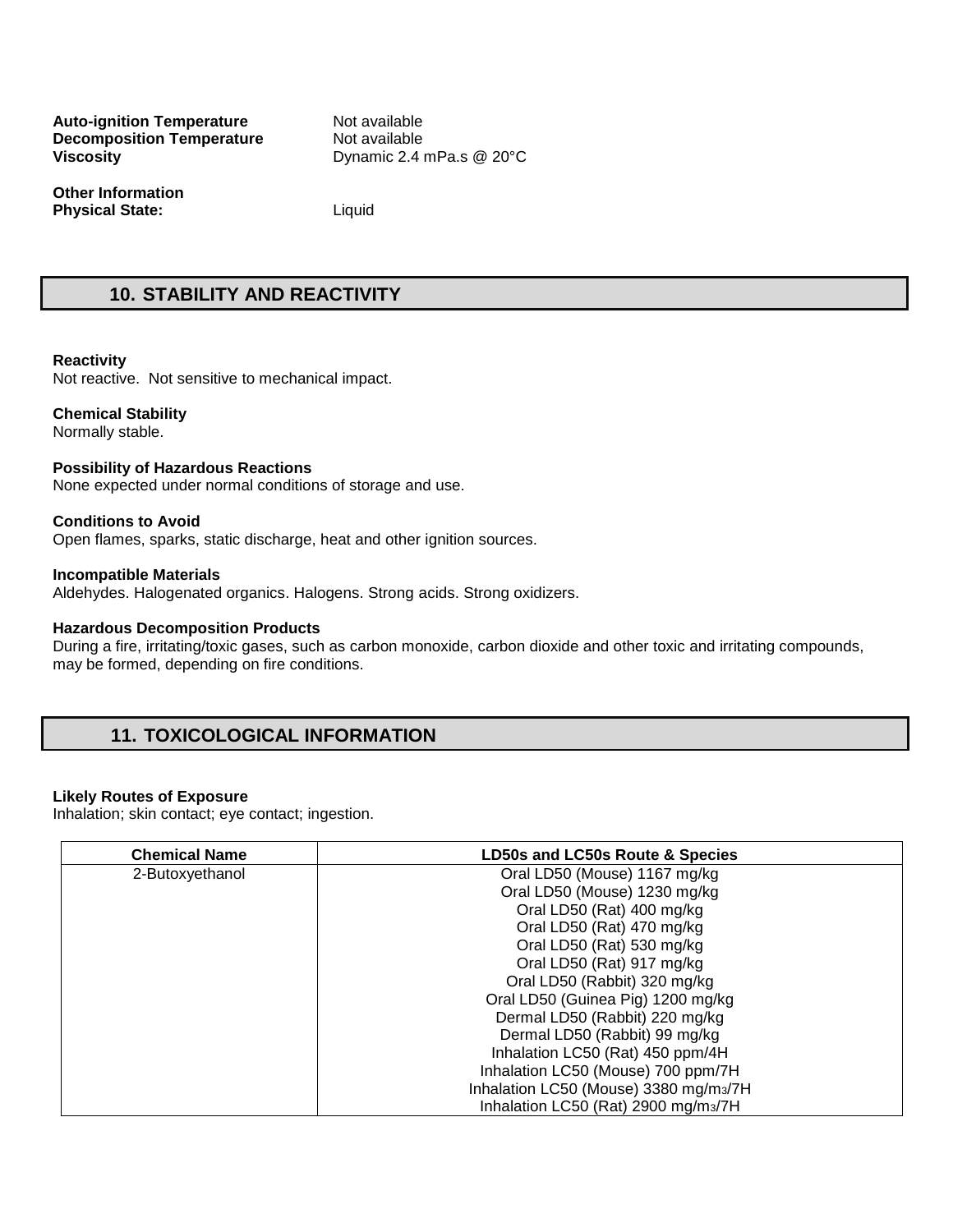| <b>Isopropyl Alcohol</b> | Dermal LD50 (Rabbit) 12800 mg/kg<br>Inhalation LC50 (Rat) 16970 ppm/4H<br>Oral LD50 (Mouse) 3600 mg/kg<br>Oral LD50 (Rat) 5045 mg/kg |  |
|--------------------------|--------------------------------------------------------------------------------------------------------------------------------------|--|
| Ammonia                  | Inhalation LC50 Rat = $2000$ ppm 4 h<br>Oral LD50 Rat = $350 \text{ mg/kg}$                                                          |  |

### **Skin Corrosion/Irritation**

May cause mild irritation based on information for closely related chemicals.

#### **Serious Eye Damage/Irritation**

Animal tests show serious eye irritation.

### **STOT (Specific Target Organ Toxicity) - Single Exposure**

#### **Inhalation**

May cause depression of the central nervous system.

#### **Aspiration Hazard**

May be drawn into the lungs (aspirated) if swallowed or vomited. Symptoms may include coughing, choking, shortness of breath, difficult or rapid breathing, and wheezing.

#### **STOT (Specific Target Organ Toxicity) - Repeated Exposure**

Following skin contact: may cause dermatitis. May cause harmful effects on the kidneys, harmful effects on the liver.

#### **Respiratory and/or Skin Sensitization**

Not a respiratory sensitizer. Skin sensitizer. May cause an allergic reaction (skin sensitization) based on information for closely related chemicals.

#### **Acute Test of Product:**

**Acute Oral LD50:** 5045 mg/kg (rat) **Acute Dermal LD50:** 12800 mg/kg (rabbit) **Acute Inhalation LC50:** 16000ppm for 8 hrs

#### **Carcinogenicity**

| <b>Chemical Name</b> | <b>IARC</b> | <b>ACGIH</b>      |
|----------------------|-------------|-------------------|
| 2-Butoxyethanol      | Group 3     | ∟isted            |
| Isopropyl Alcohol    | Group 3     | A4                |
| Ammonia              | Not Listed  | <b>Not Listed</b> |

#### **Reproductive Toxicity/ Teratogenicity/ Embryotoxicity/ Mutagenicity**

There is no human information available for Isopropanol. However, Isopropanol is considered teratogenic/embryotoxic based on animal information. One inhalation rat study has shown that 2-propanol is fetotoxic (caused reduced fetal weight gain) in the absence of maternal toxicity. Other studies have shown no effects or effects in the presence of maternal toxicity. Positive and negative mutagenic results have been obtained in mammalian cells in vitro and negative results in bacteria.

#### **Interactive Effects**

No information was located.

**Additional Information:** Isopropanol is a moderate to severe eye irritant and a mild skin irritant. Repeated or prolonged skin contact can cause drying and cracking of the skin (dermatitis). There are no reports of harmful effects developing following short-term exposure to Isopropanol. Exposure produced mild - moderate irritation of the nose and throat. It can probably cause central nervous system (CNS) depression, based on animal information and comparison to related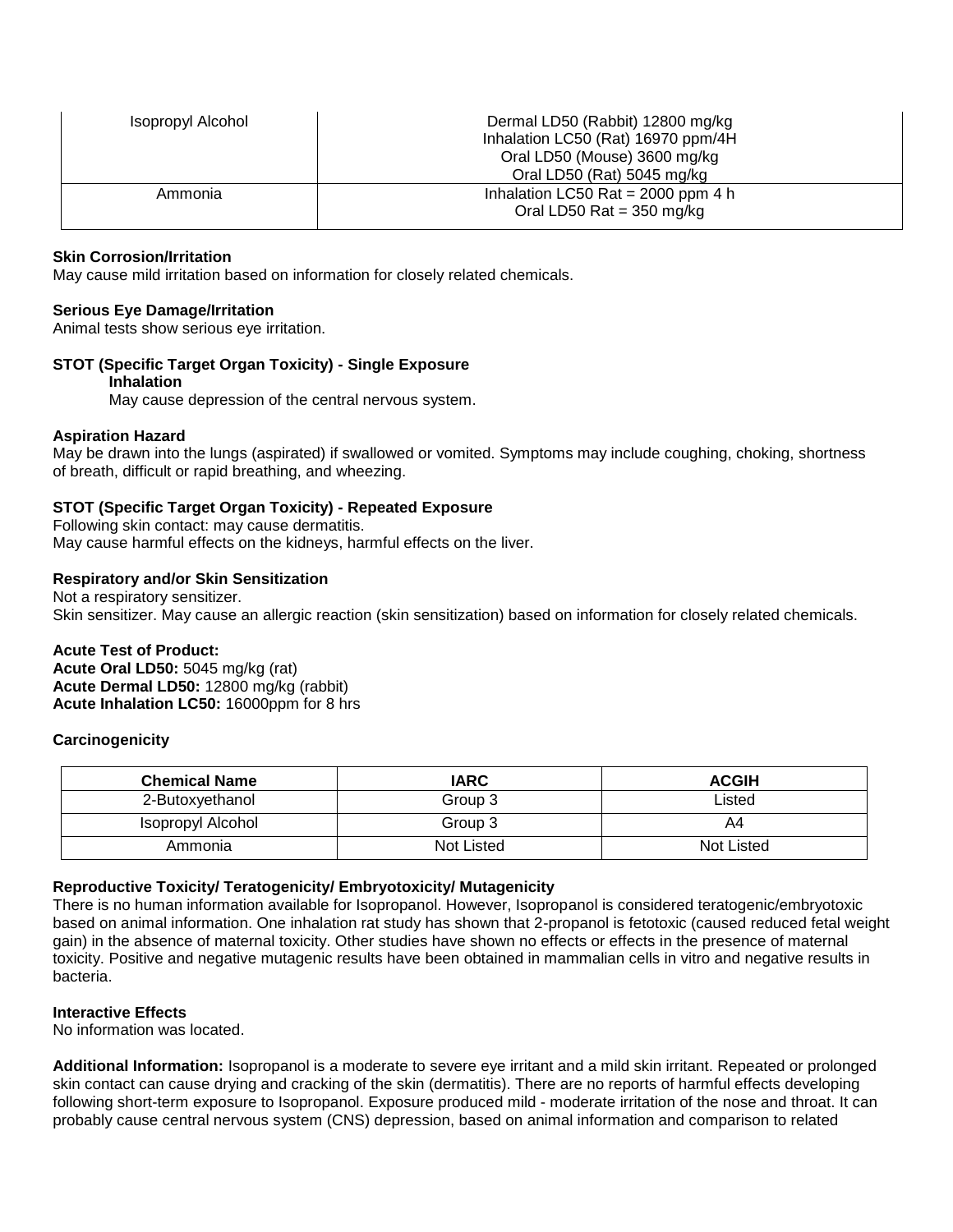alcohols. Symptoms may include headache, nausea, dizziness, vomiting and incoordination. High exposures may result in unconsciousness and death. Ingestion of large amounts can result in symptoms of CNS depression. Isopropanol can probably be inhaled into the lungs (aspirated) during ingestion or vomiting. Aspiration can result in severe, life-threatening lung damage. In rats and mice long-term exposure by inhalation or ingestion has produced decreased body weight, a reversible increase in motor activity, increased liver weight, and signs of central nervous system (CNS) depression. Decreased testes weight has been observed in mice, while increased testes weight has been observed in rats exposed to high concentrations. Kidney injury has been observed in rats (especially males) and mice exposed to high concentrations. These effects are believed to be species specific and unlikely to occur in humans. Observations in animals include: Lethargy. Isopropanol toxicity is synergistic with chloroform and carbon tetrachloride resulting in hepatotoxicity.

# **12. ECOLOGICAL INFORMATION**

## **Ecotoxicological Information:**

| <b>Ingredients</b>       | <b>Ecotoxicity - Fish Species</b><br>Data                                                                                                                                                                                                                                                                                                                                      | <b>Acute Crustaceans</b><br><b>Toxicity:</b> | <b>Ecotoxicity - Freshwater</b><br><b>Algae Data</b>                                                   |
|--------------------------|--------------------------------------------------------------------------------------------------------------------------------------------------------------------------------------------------------------------------------------------------------------------------------------------------------------------------------------------------------------------------------|----------------------------------------------|--------------------------------------------------------------------------------------------------------|
| 2-Butoxyethanol          | LC50 (Lepomis macrochirus)<br>1490 mg/L                                                                                                                                                                                                                                                                                                                                        | Not Available                                | Not Available                                                                                          |
| <b>Isopropyl Alcohol</b> | 11130 mg/L LC50<br>(Pimephales promelas) 96 h<br>static<br>9640 mg/L LC50 (Pimephales<br>promelas) 96 h flow-through<br>1400000 µg/L LC50 (Lepomis<br>macrochirus) 96 h                                                                                                                                                                                                        | Not Available                                | 1000 mg/L EC50<br>Desmodesmus subspicatus<br>72 h<br>1000 mg/L EC50<br>Desmodesmus subspicatus<br>96 h |
| Ammonia                  | 0.26 - 4.6 mg/L LC50<br>(Lepomis macrochirus) 96 h<br>0.73 - 2.35 mg/L LC50<br>(Pimephales promelas) 96 h<br>0.44 mg/L LC50 (Cyprinus<br>carpio) 96 h<br>1.17 mg/L LC50 (Lepomis<br>macrochirus) 96 h flow through<br>1.19 mg/L LC50 (Poecilia<br>reticulata) 96 h static<br>5.9 mg/L LC50 (Pimephales<br>promelas) 96 h static<br>1.5 mg/L LC50 (Poecilia<br>reticulata) 96 h | Not Available                                | Not Available                                                                                          |

## **Other Information:**

Do not allow product or runoff from fire control to enter storm or sanitary sewers, lakes, rivers, streams or public waterways. Block off drains and ditches. Spill areas must be cleaned and restored to original condition or to the satisfaction of authorities. May be harmful to aquatic life. Biodegrades (slow). Rapid volatilization. Not expected to bioconcentrate.

# **13. DISPOSAL CONSIDERATIONS**

## **Disposal Methods**

Recommended disposal methods are for the product, as sold. (Used material may contain other hazardous contaminants). The required hazard evaluation of the waste and compliance with the applicable hazardous waste laws are the responsibility of the user.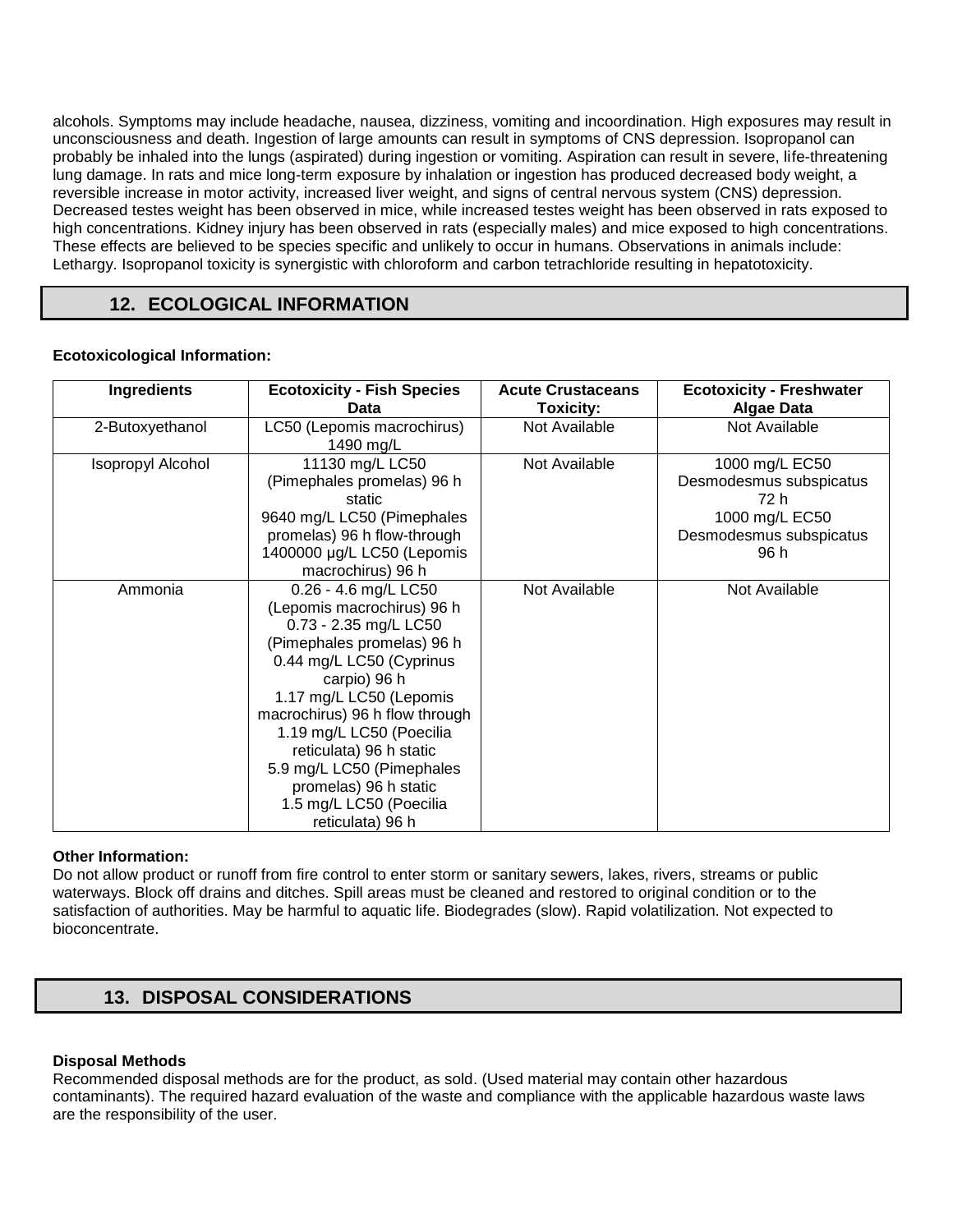Burn in an approved incinerator according to federal, provincial/state, and local regulations. Empty containers retain product residue. Follow label warnings even if container appears to be empty. The container for this product can present explosion or fire hazards, even when emptied. Do not cut, puncture, or weld on or near this container.

## **14. TRANSPORT INFORMATION**

**DOT (U.S.): DOT Shipping Name: DOT Hazardous DOT UN Number: DOT Packing Group: DOT Reportable Quantity (lbs): Note:** No additional remark. **Marine Pollutant:** No.

**TDG (Canada): TDG Shipping Name: Hazard Class: UN Number: Packing Group: Note:** No additional remark. **Marine Pollutant:** No.

**Special Precautions for User** Not applicable

**Transport in Bulk According to Annex II of MARPOL 73/78 and the IBC Code**  Not applicable

# **15. REGULATORY INFORMATION**

#### **Canada**

**WHMIS Classification**  D2B TOXIC MATERIALS

This product has been classified in accordance with the hazard criteria of the Controlled Products Regulations and the SDS contains all of the information required by the Controlled Products Regulations.

**Domestic Substances List (DSL) / Non-Domestic Substances List (NDSL)**  All ingredients are listed on the DSL/NDSL.

**CEPA - National Pollutant Release Inventory (NPRI)**  Not determined

#### **USA**

**Toxic Substances Control Act (TSCA) Section 8(b)** 

All ingredients are listed on the TSCA Inventory.